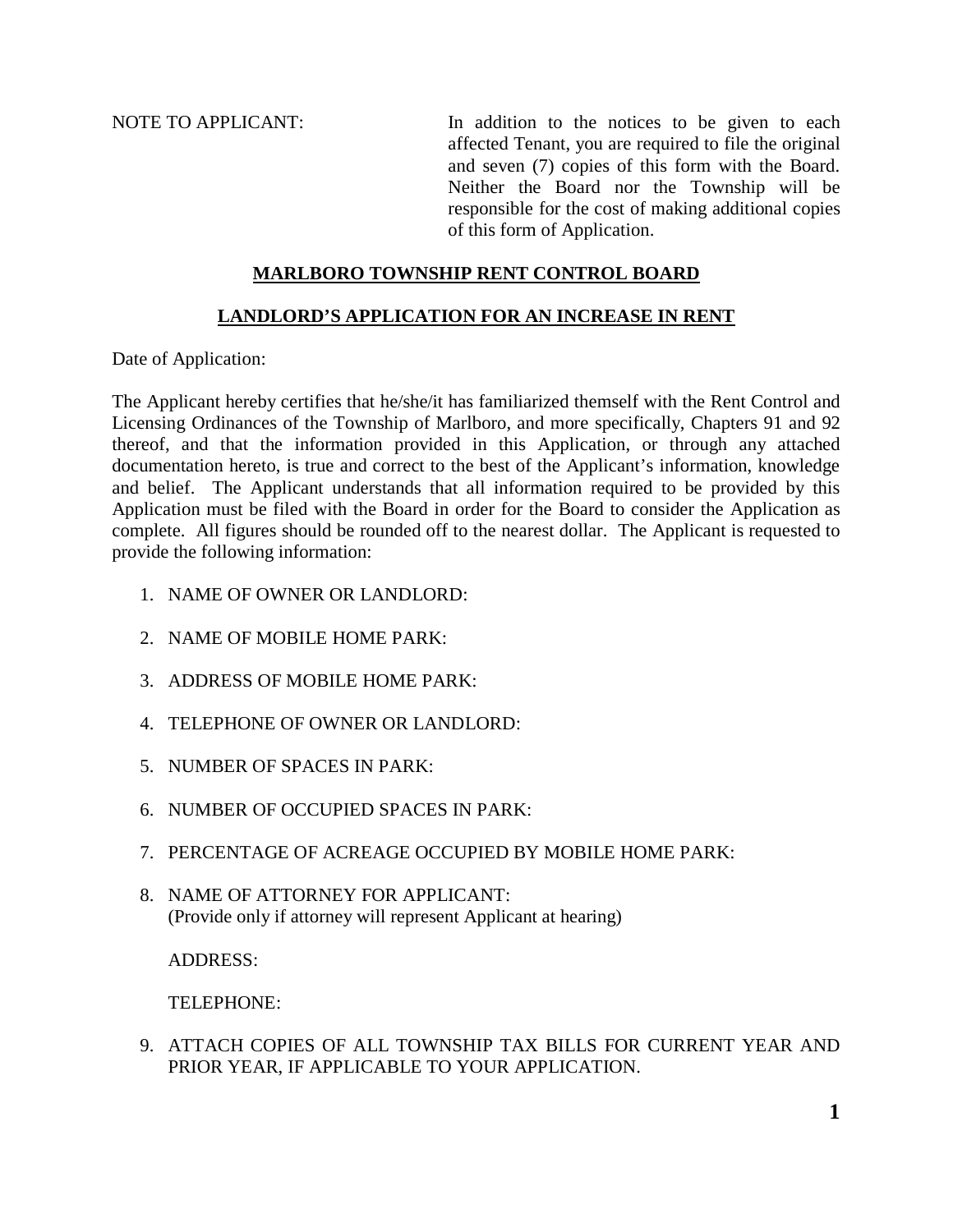- 10. ATTACH COPIES OF WATER AND SEWER BILLS RECEIVED FROM TOWNSHIP OF MARLBORO, IF APPLICABLE TO YOUR APPLICATION.
- 11. STATE THE AMOUNT OF LICENSE FEES PAID TO MARLBORO TOWNSHIP FOR THE CURRENT YEAR:
- 12. STATE AMOUNT OF SPACE FEES PAID TO MARLBORO TOWNSHIP FOR EACH SPACE IN THE SUBJECT PARK:
- 13. STATE THE PERCENTAGE INCREASE IN THE CONSUMER PRICE INDEX (CPI) FOR THE TWELVE MONTH PERIOD ENDING 120 DAYS PRIOR TO THE DATE OF THIS REQUEST IF YOU ARE SEEKING AN INCREASE FOR THE CPI. PLEASE ATTACH A COPY OF THE SOURCE OR AUTHORITY FOR THE CONSUMER PRICE INDEX FIGURES UTILIZED.
- 14. ATTACH A COPY OF A FORM OR REPRESENTATIVE LEASE AGREEMENT PRESENTLY IN EFFECT WITH REFERENCE TO YOUR PARK.
- 15. CHECK THE APPROPRIATE BOX INDICATING THE REASON FOR YOUR REQUEST FOR A RENT INCREASE. (YOU MAY CHECK ONE OR MORE OF THE FOLLOWING BOXES).
	- ( ) A. INCREASE IN UTILITIES (Section 91-6).
		- ( ) B. INCREASE IN SPACE FEES OR LICENSE FEES.
	- ( ) C. HARDSHIP (Section 91-8).
	- ( ) D. MAJOR CAPITAL IMPROVEMENTS (Section 91-7).
		- ( ) E. CONSUMER PRICE INDEX (Section 91-5).
	- ( ) F. TAX SURCHARGE (Section 91-6).
- 16. IF YOUR APPLICATION IS FOR AN INCREASE IN RENT BASED UPON A HARDSHIP (SECTION 91-8), ATTACH TO THIS APPLICATION AN ITEMIZED LIST OF ALL RENT RECEIPTS AND EXPENSES THAT WILL BE RELIED UPON BY YOU IN PRESENTING YOUR APPLICATION. YOU WILL BE EXPECTED AT THE HEARING TO PRODUCE THE ORIGINALS OF ALL INVOICES SUBSTANTIATING EXPENSES WHICH YOU WISH TO HAVE CONSIDERED BY THE BOARD. FAILURE TO PRODUCE THE ORIGINALS OF SAID INVOICES AND STATEMENTS MAY DELAY THE CONSIDERATION AND APPROVAL OF YOUR APPLICATION FOR A RENT INCREASE.
- 17. IF YOUR APPLICATION IS BASED UPON YOUR COMPLEION OF A MAJOR CAPITAL IMPROVEMENT(S), ATTACH TO THIS APPLICATION A COPY OF THE BILL(S) WITH REFERENCE TO THE MAKING OF THAT MAJOR CAPITAL IMPROVEMENT(S) THAT YOU WILL RELY UPON IN CONNECTION WITH YOUR APPLICATION ALONG WITH PROOF OF PAYMENT. ONLY COMPLETED CAPITAL IMPROVEMENTS WILL BE CONSIDERED BY THE